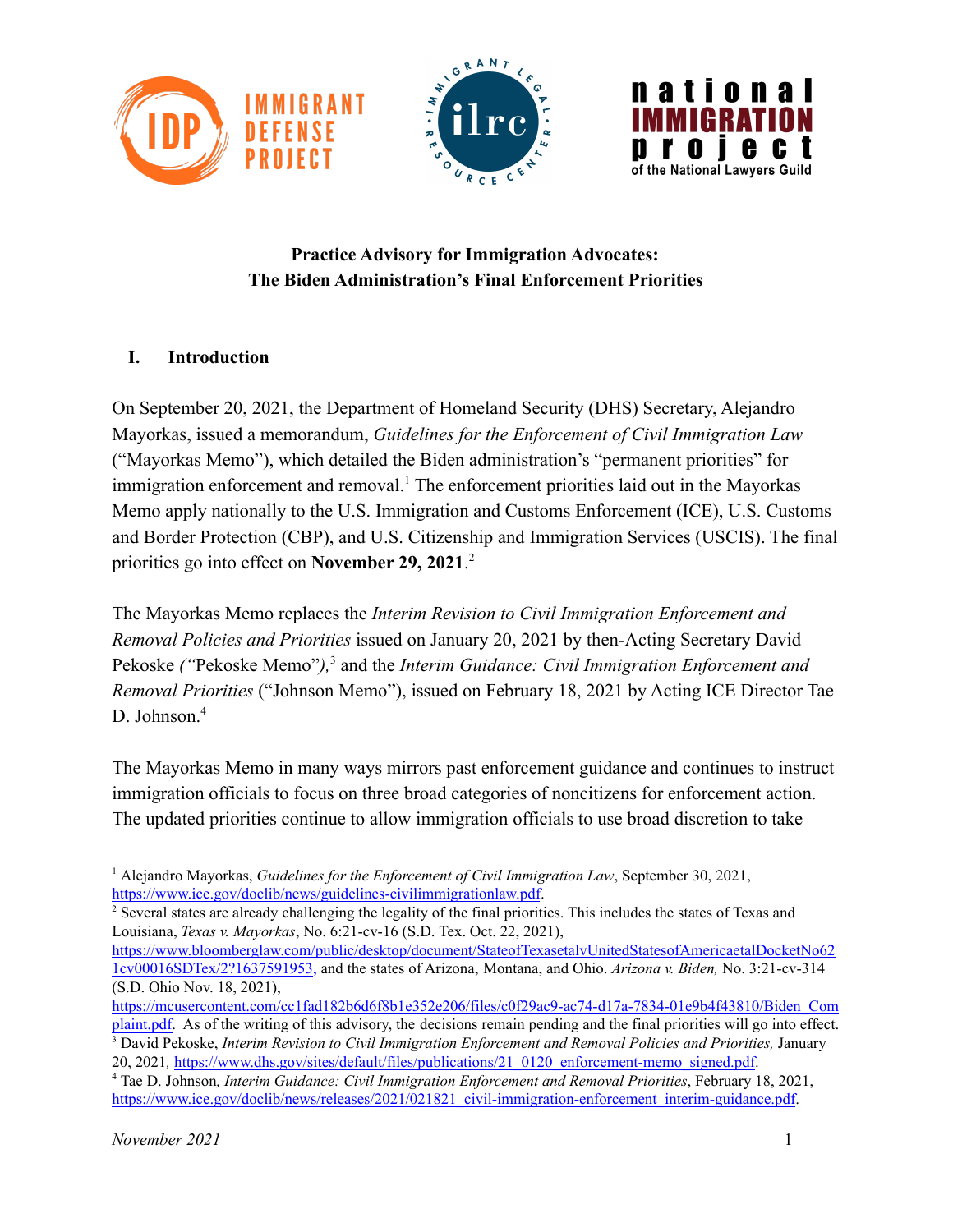enforcement action if noncitizens pose a current safety threat. However, the Mayorkas Memo distinctly does not contain bright-line rules to guide enforcement decisions. The Memo removes specific references to certain criminal convictions or criminal history as a basis for enforcement. Although the Memo instructs officers to consider the "totality of circumstances" and exercise their authority to protect the rights of non-citizens, it does not specify how officers should apply these principles when exercising their discretion. The Memo also gives officers the authority to take enforcement action without oversight.

Immigration practitioners should remember that the Mayorkas Memo does not constitute a change in immigration law. The Mayorkas Memo also does not compel ICE officials to take a particular course of action. Although ICE has frequently used its discretion to make harmful enforcement decisions, practitioners should not be dissuaded from zealously advocating for their clients and should continue to make requests for prosecutorial discretion.

This practice advisory provides an overview of the final priorities. The Memo also suggests ways for practitioners to utilize the Mayorkas Memo and its lack of bright-line rules to craft persuasive arguments to protect their clients from harmful enforcement action.

## **II. Summary of the Updated Enforcement Priorities (Mayorkas Memo)**

The Mayorkas Memo lists three general priority categories (substantially the same as the categories listed in interim guidance)<sup>5</sup> that DHS will target for "apprehension and removal." The categories include:

### *Priority Category 1: Threat to National Security*

This category includes noncitizens who (1) have engaged in or are suspected of engaging in terrorism or terrorism-related activities; (2) have engaged in or are suspected of engaging in espionage or espionage-related activities; or (3) otherwise pose a danger to national security.

### *Priority Category 2: Current Threat to Public Safety*

This category includes noncitizens whom ICE determines are a "current threat to public safety, typically because of serious criminal conduct." In determining whether a noncitizen "poses a current threat to public safety," the Mayorkas Memo instructs immigration officials to assess "the totality of the facts and circumstances."

<sup>5</sup> Pekoske Memo at 2.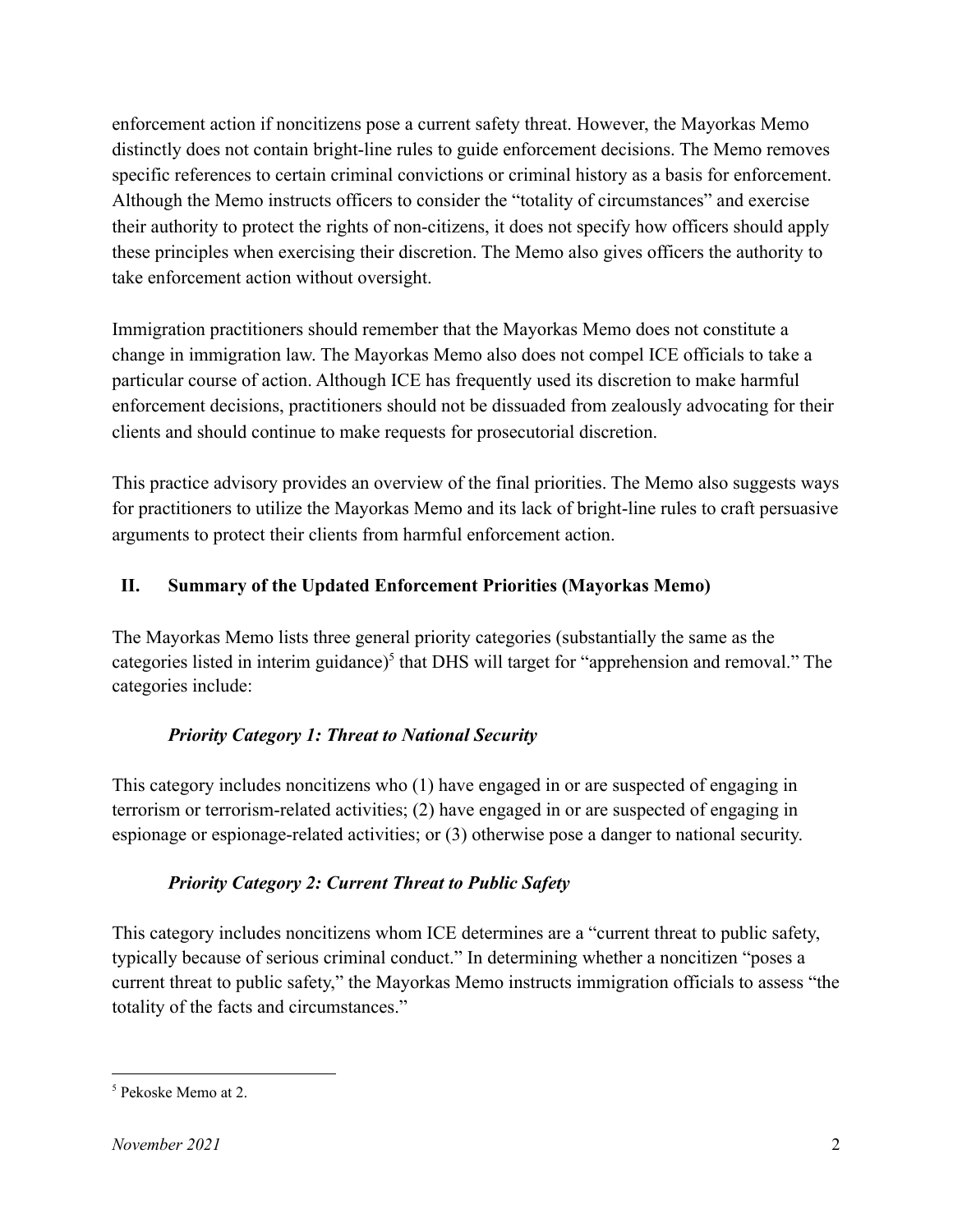The guidance under this category is a significant departure from the interim guidance, which listed individuals convicted of an aggravated felony or individuals who participated in "criminal gang" activity as presumptively a public safety threat. The Mayorkas Memo advises against reliance on a particular conviction, behavior, or negative case detail to prioritize an individual for enforcement action. Immigration officials are instructed to conduct "investigative work" and aim to "review the entire criminal and administrative record" before making enforcement determinations. The guidance also states that the person must be a "current" public safety threat, suggesting that the determination must be supported by recent evidence.

The Mayorkas Memo also lays out non-exhaustive aggravating and mitigating factors for officials to consider in assessing whether an individual is a current threat to public safety. Whether a factor is aggravating or mitigating will depend on the details surrounding the specific factor. If helpful, practitioners may wish to reference additional relevant guidance issued by DHS that may bolster some requests for favorable discretion.

The factors set forth in the Mayorkas Memo include:

- Aggravating factors that weigh in favor of enforcement action (potentially harmful to the client):
	- o The gravity of the offense and sentence imposed;
	- o Nature and degree of harm caused by the offense;
	- o The sophistication of the criminal offense;
	- o Use or threatened use of a firearm or dangerous weapon;
	- o A serious prior criminal record.
- Mitigating factors that weigh against enforcement action (helpful to the client):
	- o Advanced or tender age;
	- o Lengthy presence in the United States;
	- o Mental condition that may have contributed to the conduct, physical or mental condition requiring care or treatment;
	- o Status as a victim of crime or a witness/victim or party in legal proceedings;
	- o Impact of the removal on family in the US, such as loss of caregiver or provider;
	- o Whether they are eligible for humanitarian protection or other immigration relief;
	- o Military or public service of the noncitizen or their immediate family;
	- o Time since an offense and evidence of rehabilitation;
	- o Conviction was vacated or expunged;
	- o A person's exercise of workplace or tenant rights, or service as a witness in a labor or housing dispute.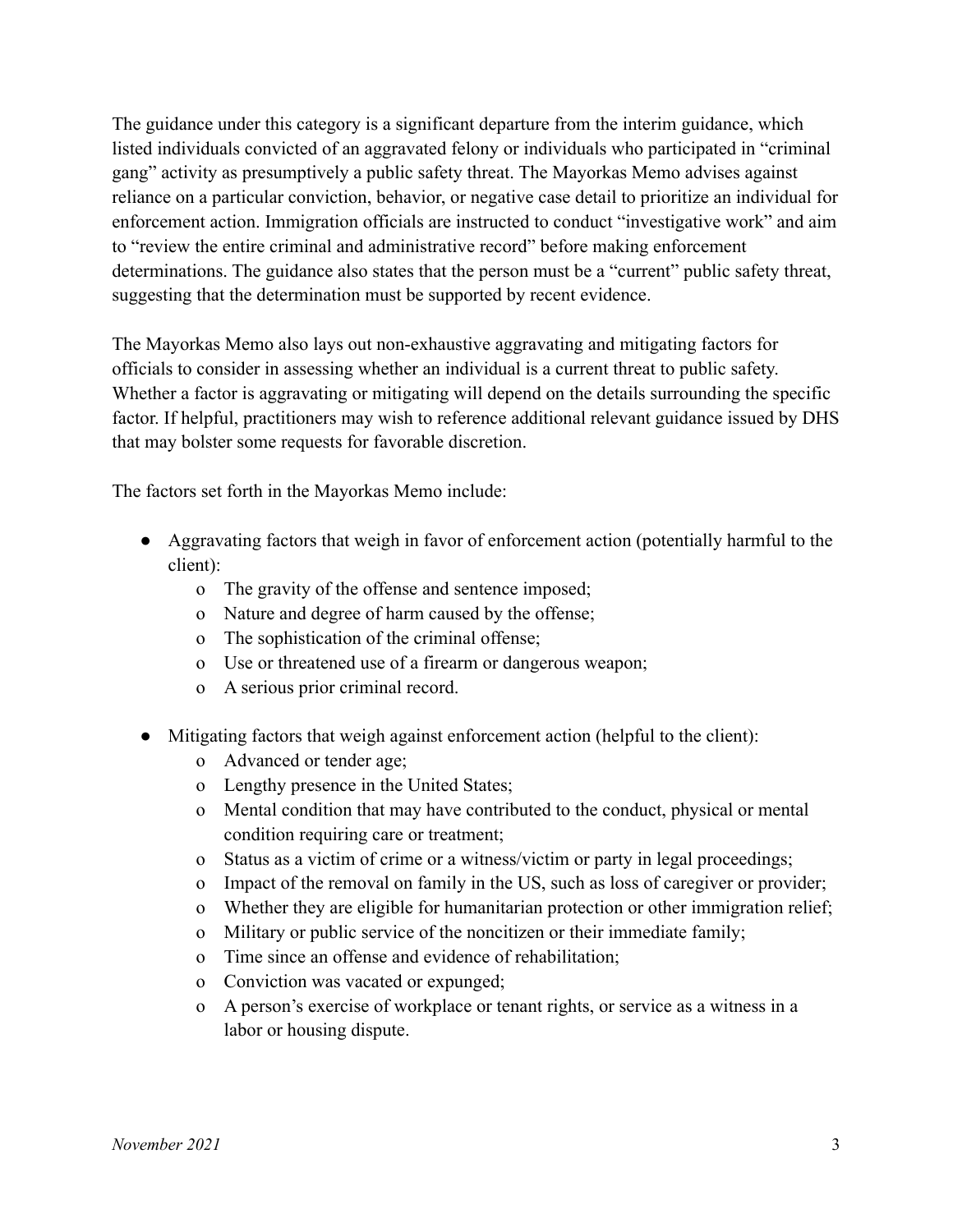**Note on Additional Prosecutorial Discretion Policies:** ICE recently released a directive to support noncitizens who are victims of crime,<sup> $6$ </sup> a "worksite" enforcement" memo, $<sup>7</sup>$  and a "protected areas" policy. $<sup>8</sup>$  Under the</sup></sup> "Victim-Centered Approach" directive, ICE is instructed to refrain from enforcement action against noncitizens who are victims of or witnesses to a crime. This includes: 1) recipients of victim-based immigration benefits; 2) people with pending applications for victim-based benefits, 3) victims and witnesses during the pendency of any known criminal investigation or prosecution and 4) people with "continued presence".<sup>9</sup> Under the "Worksite Enforcement" Memo, ICE is instructed to cease all mass worksite enforcement operations, and instead redirect its enforcement resources toward exploitative employers. In the "Protected Areas" Policy, immigration officials are instructed to avoid taking enforcement action "to the fullest extent possible" to areas identified as "protected" in the Memo. Practitioners should be familiar with each memo and use these policies, when possible, to advocate for their clients.<sup>10</sup>

### *Priority Category 3: Threat to Border Security*

Noncitizens are a border security priority for apprehension and removal if (1) they are apprehended at the border or a port of entry while attempting to enter the country unlawfully; or (2) they were apprehended in the United States after unlawfully entering after November 1, 2020. In other words, this category prioritizes anyone who was not present in the United States

<sup>6</sup> Tae D. Johnson, *Using a Victim-Centered Approach with Noncitizen Crime Victims*, August 10, 2021, <https://www.ice.gov/doclib/news/releases/2021/11005.3.pdf>.

<sup>7</sup> Alejandro Mayorkas, *Worksite Enforcement: The Strategy to Protect the American Labor Market, the Conditions of the American Worksite, and the Dignity of the Individual*, October 12, 2021,

[https://www.dhs.gov/sites/default/files/publications/memo\\_from\\_secretary\\_mayorkas\\_on\\_worksite\\_enforcement.pdf](https://www.dhs.gov/sites/default/files/publications/memo_from_secretary_mayorkas_on_worksite_enforcement.pdf) .

<sup>8</sup> Alejandro Mayorkas, *Guidelines for Enforcement Actions in or Near Protected Areas*, October 27, 2021, [https://www.dhs.gov/sites/default/files/publications/21\\_1027\\_opa\\_guidelines-enforcement-actions-in-near-protected](https://www.dhs.gov/sites/default/files/publications/21_1027_opa_guidelines-enforcement-actions-in-near-protected-areas.pdf) [-areas.pdf.](https://www.dhs.gov/sites/default/files/publications/21_1027_opa_guidelines-enforcement-actions-in-near-protected-areas.pdf)

<sup>9</sup> Continued presence is an ICE designation provided to individuals identified as a victim of human trafficking. For more information visit [https://www.dhs.gov/blue-campaign/materials/pamphlet-continued-presence.](https://www.dhs.gov/blue-campaign/materials/pamphlet-continued-presence)

 $10$  Practitioners may consult the following resources that reference the interim priorities, but continue to offer valuable information and suggestions for the use of prosecutorial discretion on behalf of victims and witnesses of crime, labor, and housing or other civil rights violations: ASISTA, *Policy Alert: Q&A on ICE Directive: Using a Victim-Centered Approach with Noncitizen Crime Victims*, August 23, 2021,

[https://asistahelp.org/wp-content/uploads/2021/08/ASISTA-Policy-Alert-New-ICE-Guidance-on-Victim-Centered-A](https://asistahelp.org/wp-content/uploads/2021/08/ASISTA-Policy-Alert-New-ICE-Guidance-on-Victim-Centered-Approaches.pdf) [pproaches.pdf](https://asistahelp.org/wp-content/uploads/2021/08/ASISTA-Policy-Alert-New-ICE-Guidance-on-Victim-Centered-Approaches.pdf) and National Employment Law Project (NELP), et al., *Screening for Civil and Labor Rights Violations in Support of Prosecutorial Discretion*, August 5, 2021,

[https://www.nelp.org/wp-content/uploads/Intake-Guide-Screening-Civil-and-Labor-Rights-Violations-in-Support-of-](https://www.nelp.org/wp-content/uploads/Intake-Guide-Screening-Civil-and-Labor-Rights-Violations-in-Support-of-Prosecutorial-Discretion-8-5-2021.pdf)[Prosecutorial-Discretion-8-5-2021.pdf.](https://www.nelp.org/wp-content/uploads/Intake-Guide-Screening-Civil-and-Labor-Rights-Violations-in-Support-of-Prosecutorial-Discretion-8-5-2021.pdf)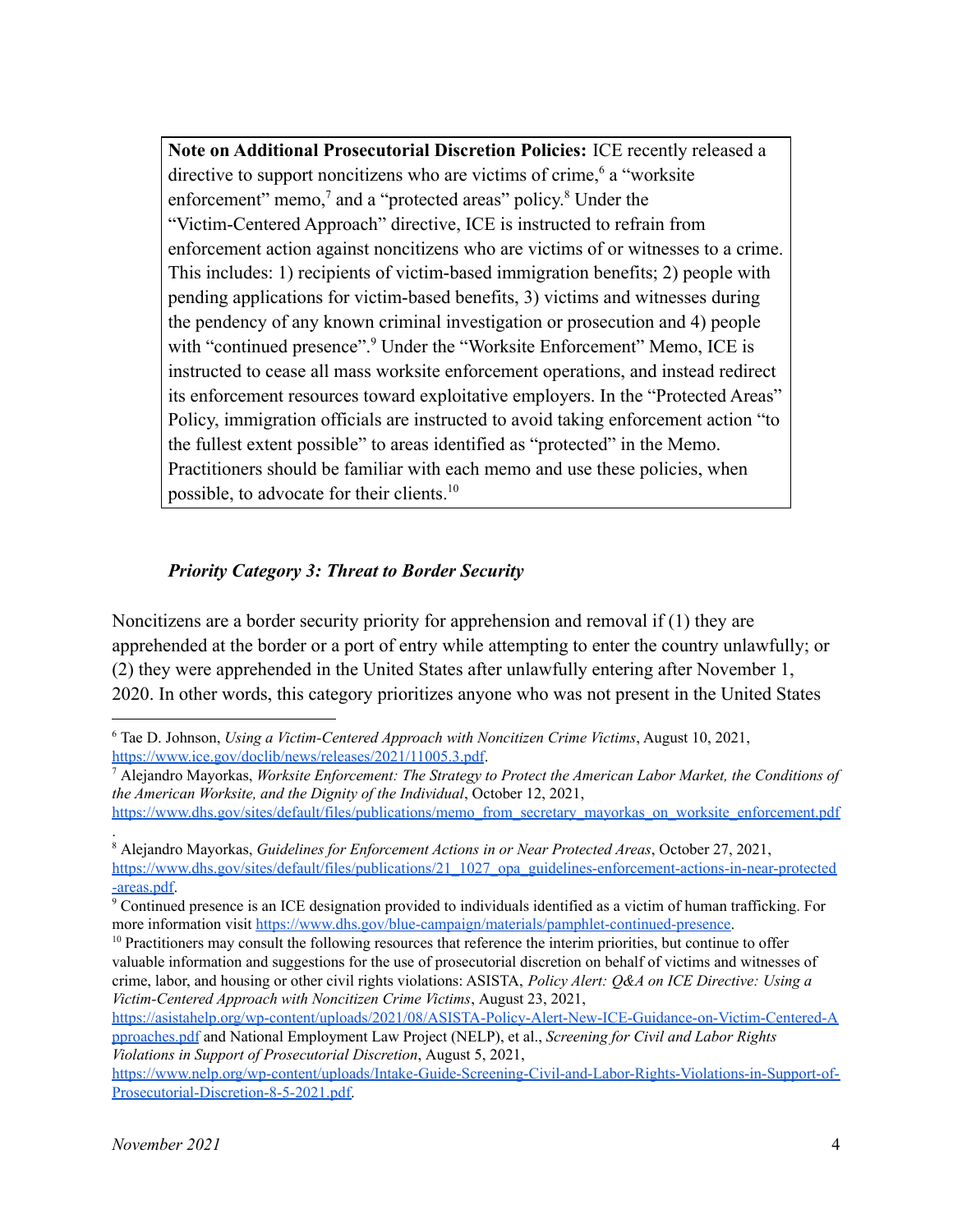before November 1, 2020, or who was apprehended trying to enter the United States without authorization, such as by using false documents.

Like the guidance listed in the public safety category, the Memo instructs immigration officials to "evaluate the totality of the facts and circumstances" to determine whether they should take enforcement action against an individual. Therefore, even if a client was apprehended after November 1, 2020, practitioners should still utilize the Memo's language to their client's advantage and cite mitigating "facts and circumstances" to refute arguments that their client is an enforcement priority.

# **III. Differences and Similarities from the Biden Administration's Interim Enforcement Policies**

Same Enforcement Priority Categories: As previously noted, the Mayorkas Memo includes the same three enforcement categories listed in the interim guidance. However, the Memo removes bright-line rules to help immigration officials determine who falls into one of the three categories. The Memo also includes several statements encouraging immigration officials to consider "the totality of facts and circumstances" in each case.

Additional Language Regarding Civil Rights: The Memo directs immigration officials to use their discretion "in a way that protects civil rights and civil liberties" and cautions officers against using "immigration enforcement as a tool of retaliation." This language likely aims to protect free speech rights and stop ICE officers from targeting individuals like immigration activists, a common practice during the Trump administration. However, the Memo does not include clear parameters for how to protect these fundamental rights of noncitizens when making enforcement determinations. Although the guidance states that immigration officials should receive "extensive" and "continuous" training on the updated guidance, it does not contain any details on how and when officers will be trained to ensure the effective and consistent implementation of the guidelines.

**Note on Prosecutorial Discretion (PD) Requests Based on the Exercise of Civil and Labor Rights:** Practitioners should screen clients for involvement in civil rights or labor disputes and consider how their involvement in either type of dispute may support a request for prosecutorial discretion.<sup>11</sup> If a client may be being targeted as a result of retaliation or in violation of their constitutional rights,

<sup>11</sup> *See id.,* National Employment Law Project (NELP), et al., *Screening for Civil and Labor Rights Violations in Support of Prosecutorial Discretion*, August 5, 2021,

[https://www.nelp.org/wp-content/uploads/Intake-Guide-Screening-Civil-and-Labor-Rights-Violations-in-Support-of-](https://www.nelp.org/wp-content/uploads/Intake-Guide-Screening-Civil-and-Labor-Rights-Violations-in-Support-of-Prosecutorial-Discretion-8-5-2021.pdf)[Prosecutorial-Discretion-8-5-2021.pdf.](https://www.nelp.org/wp-content/uploads/Intake-Guide-Screening-Civil-and-Labor-Rights-Violations-in-Support-of-Prosecutorial-Discretion-8-5-2021.pdf)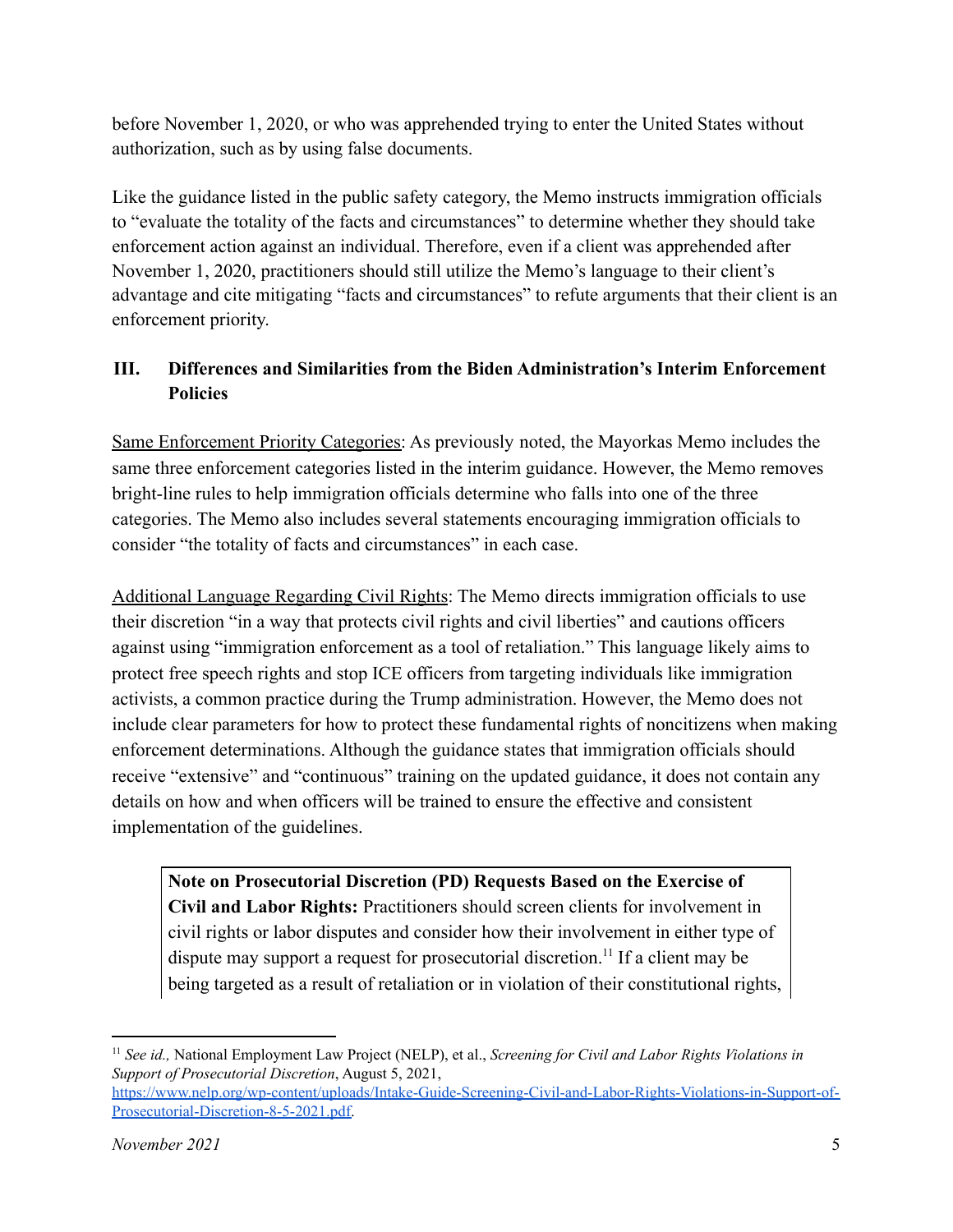practitioners should raise this to an ICE supervisor immediately, as discussed further in the case escalation section below.

Removal of Specific Criminal Exclusions: The updated guidance removes categorical criminal exclusions under the "public safety" category that were present in the interim guidance. Absent is any reference to individuals who have committed aggravated felonies or gang-related convictions as specific priorities. However, immigration officials may continue to take enforcement action against individuals with this type of criminal history. Therefore, practitioners should remain prepared to vigorously advocate for clients with criminal contacts that fall within these categories.

Removal of Supervisor Approval and Oversight: The Mayorkas Memo does not require an immigration official to obtain pre-approval for enforcement action. The interim guidance created a distinction between noncitizens presumed to be an enforcement priority and those who fell outside the priorities. Interim guidance required an immigration official to obtain supervisor approval prior to taking enforcement action against a noncitizen who was outside the priorities. Under the updated guidelines, there is no mention of a presumption for enforcement action, and immigration officials can take enforcement action against any individual without supervisor input or approval.

Data Collection and Review Process: The Mayorkas Memo directs DHS to begin data collection of all enforcement decisions related to the updated guidance. The Memo states that a review process will be in place for the first 90-days, followed by the creation of a long-term review process to ensure a "rigorous review of our personnel's enforcement decisions."

Case Review Process: The Mayorkas Memo states that "a fair and equitable review process" will be created to allow for the review of all enforcement actions. Currently, practitioners and their clients can submit a case review request to ICE following the steps outlined at [https://www.ice.gov/ICEcasereview.](https://www.ice.gov/ICEcasereview) Although the Mayorkas Memo does not specify if the review process mentioned in the updated guidance is distinct from the current case review process, practitioners should continue using the case review process presently available until any changes are made.

### **IV. When and How do the Updated Priorities Apply?**

The Mayorkas Memo states that the updated enforcement priorities apply "Department-wide" to "decisions for the apprehension and removal of noncitizens." This broad category presumably includes all situations in which immigration officials interact with a noncitizen and exercise discretion, including whether to: stop and question an individual, arrest and detain an individual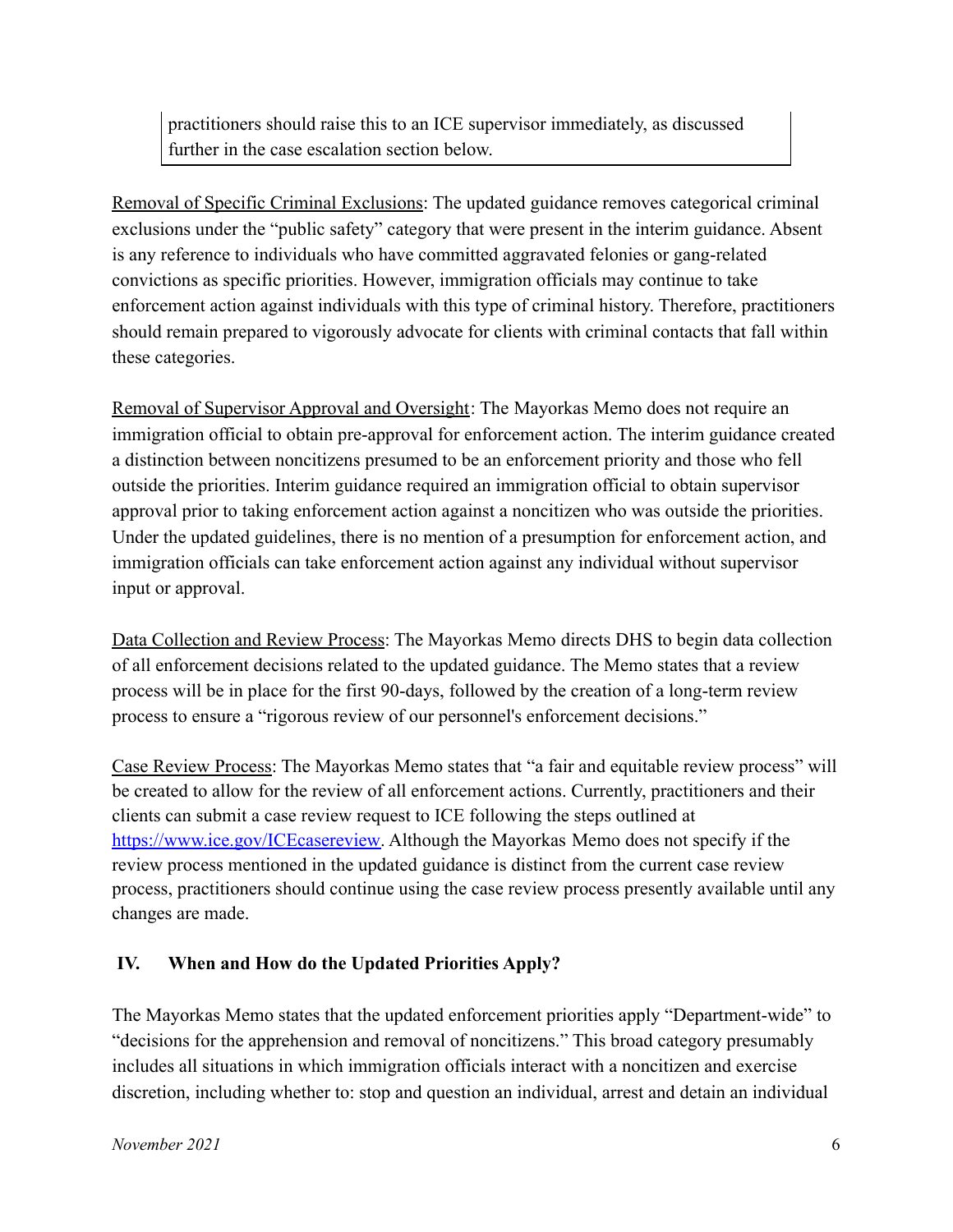or release them from custody, and remove an individual from the United States. The guidance also applies to decisions made by the Office of the Principal Legal Advisor (OPLA) in removal proceedings such as determining whether to stipulate to bond, join various types of motions, agree to dismiss proceedings or appeal a case. Below are several scenarios in which advocates may cite the enforcement priorities to help advocate for their clients in these situations.

**Detainers:** Detainers are requests from ICE to law enforcement agencies to hold an alleged noncitizen for up to an additional 48 hours beyond the date/time of their release from criminal custody so that ICE may take immediate custody of the noncitizen. Practitioners with clients in criminal custody with ICE detainers should proactively identify all mitigating factors to advocate for ICE to withdraw/lift the detainer. To make this request, practitioners should contact the ICE Enforcement and Removal Operations (ERO) field office with jurisdiction over their client, and argue that under the Mayorkas Memo, their client is not an enforcement priority and/or that there are compelling mitigating factors present, and request that the detainer be rescinded. Because detainers often affect a person's criminal defense strategy,  $12$  it is best to contact ICE soon after a detainer has been issued and prior to the client's release from criminal custody.<sup>13</sup>

**Custody/Detention:** Practitioners may also advocate for clients in DHS custody determinations. When ICE arrests a person, they make an initial custody determination, which can occur at an ICE processing office, field office, or a detention center. To the extent possible, practitioners should advocate for their client's release as soon as they are taken into ICE custody, especially if the person has not yet been transferred to a detention center.

When a client is being processed at an ICE field office or local sub-office, a practitioner may advocate with ICE to release the client on an order of recognizance (or on a low bond). Note that it can be difficult to locate a client in the ICE online detainee locator<sup>14</sup> or find the right contact information for ICE while the client is still being transferred and processed at an immigration facility. Local immigration practitioners who have experience with ICE, including the local AILA-ICE liaison, can provide helpful practice tips and may have ICE contact information that is not publicly available, such as the direct phone or email information for an immigration

<sup>&</sup>lt;sup>12</sup> Practitioners who are not representing in criminal proceedings should coordinate with the client's criminal defense attorney.

<sup>&</sup>lt;sup>13</sup> ICE cannot compel law enforcement agencies to comply with detainer requests. However, some states and localities have laws either prohibiting or mandating law enforcement comply with ICE requests. The ICE enforcement priorities do not affect law enforcement agencies' obligations under applicable local and state laws, and apply only to ICE's discretionary decisions. Therefore, advocates should direct their requests to ICE, though support from a local elected official (such as the sheriff or Congressional representative) can be helpful in pressuring ICE to take certain actions.

<sup>&</sup>lt;sup>14</sup> The ICE online detainee locator can be found at  $\frac{https://location.ice.gov/odls/\#/index}{https://location.ice.gov/odls/\#/index}.$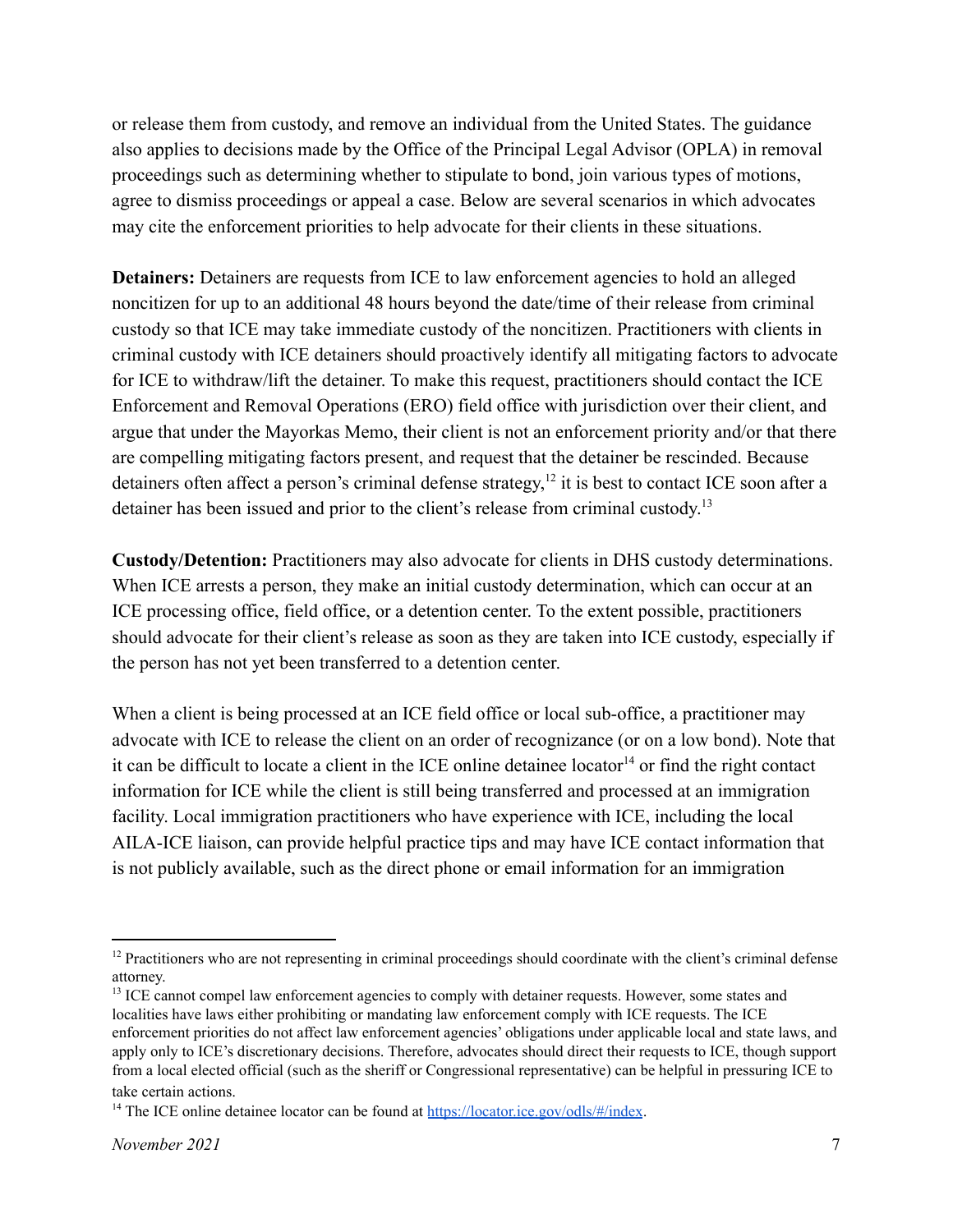officer. If a client was picked up by ICE from a local jail, they will likely be processed at the nearest ICE office.

After a person is processed and transferred to a detention center, they will be assigned an ICE "deportation officer." Practitioners should use the Mayorkas Memo and any other helpful ICE guidance and emphasize any positive factors (particularly highlighting the mitigating factors mentioned in the Mayorkas Memo) to advocate for their client's release with the assigned deportation officer. As previously noted, ICE has broad discretion to make custody determinations at any time. A deportation office also has the discretion to issue a new custody determination, even if they previously denied a client's release request. This means advocates should persistently and creatively pursue release, and proactively highlight all positive equities and mitigating factors. Additional strategies for advocating for release with ICE are covered in the following section.

**Initiating Removal Proceedings**: Removal proceedings before an immigration judge commence when DHS issues and files a Notice to Appear (NTA). The NTA is an ICE charging document that sets forth the grounds of removability and the factual allegations supporting removability against a noncitizen. When noncitizens are initially taken into ICE custody or are otherwise at risk of being placed in removal proceedings, practitioners should advocate with ICE ERO to refrain from issuing an NTA. Where proceedings have not yet commenced, DHS can unilaterally cancel the NTA.<sup>15</sup> If the NTA has been prepared but not yet served on their client, practitioners still have the opportunity to request that ICE not serve the NTA, as service is necessary to commence removal proceedings.<sup>16</sup> If an NTA was served on a client but not yet filed with the immigration court, practitioners may contact OPLA to request that they not file the NTA with the court. Given the current delays and backlogs in the immigration courts, making a request to OPLA can be an effective strategy, especially if the client is pursuing affirmative relief before USCIS.

As for persons filing applications before USCIS, the policy contained in its November 7, 2011 Policy Memorandum 602-0050 ("2011 NTA Memo") was reinstated in the Pekoske Memo, and the Mayorkas Memo does not further address it, so it should be considered to be in effect.<sup>17</sup> Thus, practitioners should be aware of the specific circumstances<sup>18</sup> in which USCIS will refer a case to

<sup>15</sup> 8 CFR § 239.2.

<sup>&</sup>lt;sup>16</sup> 8 CFR § 1239.1.

<sup>17</sup> *Revised Guidance for the Referral of Cases and Issuance of Notices to Appear (NTAs) in Cases Involving Inadmissible and Removable Aliens*, November 7, 2011, [https://www.uscis.gov/sites/default/files/document/memos/NTA%20PM%20\(Approved%20as%20final%2011-7-11\)](https://www.uscis.gov/sites/default/files/document/memos/NTA%20PM%20(Approved%20as%20final%2011-7-11).pdf) [.pdf.](https://www.uscis.gov/sites/default/files/document/memos/NTA%20PM%20(Approved%20as%20final%2011-7-11).pdf)

<sup>&</sup>lt;sup>18</sup> The 2018 NTA guidance, which was rescinded in the Pekoske Memo, significantly expanded USCIS authority to issue an NTA. The reinstated 2011 NTA Memo directs USCIS to issue an NTA in limited circumstances including when 1) required by statute or regulation, 2) when there is a statement of findings of substantial fraud that is part of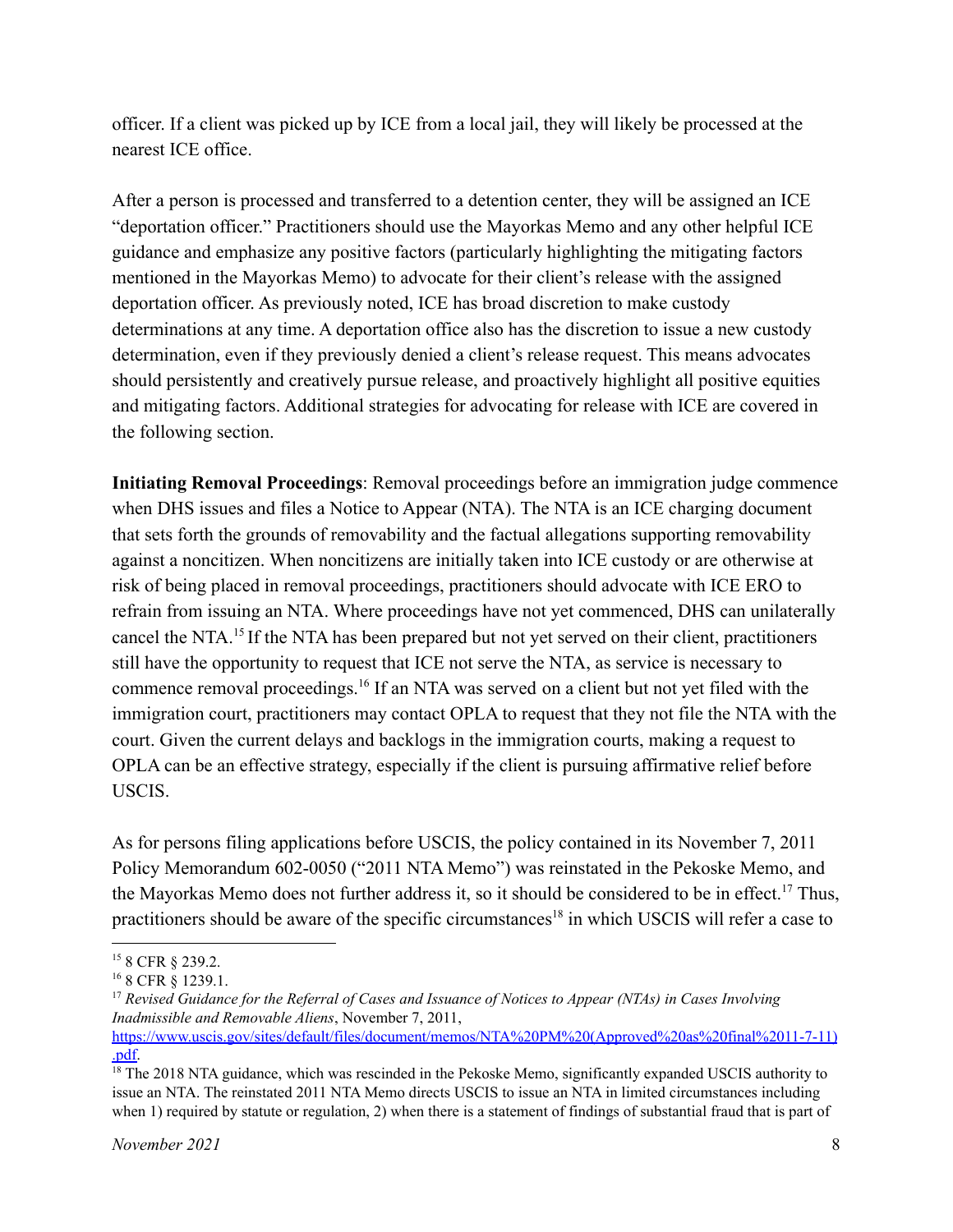ICE for consideration of NTA issuance, and review the 2011 NTA Memo prior to filing certain applications.

**Joint Motions and Agreements with the Office of Principal Legal Advisor (OPLA)** – Unlike the Pekoske Memo, the Mayorkas Memo does not explicitly state that it applies to decisions to "settle, dismiss, appeal or join in a motion on a case."<sup>19</sup> However, the Mayorkas Memo states that the enforcement priorities should be implemented with "consistency in decision-making across the entire agency and the Department."<sup>20</sup> This should include the broad range of OPLA activity that was more explicitly covered by the Pekoske Memo and the subsequent Trasviña Memo, such as whether to appeal a court decision and whether to join or not oppose motions for continuance, administrative closure, placement of the case on the status docket, and motions to terminate proceedings (including on appeal), as well as motions to remand and motions to reopen, even outside of the statutory time and numerical bars that would otherwise exclude them from consideration.<sup>21</sup> OPLA is expected to issue updated guidance incorporating the Mayorkas Memo. In the meantime, its [website](https://www.ice.gov/about-ice/opla/prosecutorial-discretion) reflects the guidance currently in place, as an exercise of its longstanding inherent authority to exercise prosecutorial discretion.

**Note on Administrative Closure:** In *Matter of Cruz-Valdez*, 28 I&N Dec. 326 (A.G. 2021), Attorney General Garland overturned *Matter of Castro-Tum*, 27 I&N 271 (A.G. 2018), which held that immigration courts' use of administrative closure was not authorized. Prior to *Castro-Tum*, and more frequently during the Obama administration, OPLA could agree to administratively close a case and remove it from an active court docket. In those cases, OPLA would evaluate whether the individual was an enforcement priority and consider equity arguments put forth by practitioners before agreeing to administrative closure, effectively allowing the individual to remain in the United States while retaining the option to recalendar the case in the future and place it back on an active docket. This practice has been valuable for clients who might not benefit from moving forward on an application for relief from removal. It also allowed clients to extend their work authorization if they were eligible. Under the Trump administration, some administratively closed proceedings were recalendared. Practitioners should carefully consider the viability of their clients' claims for relief and discuss with them the pros and cons of accepting administrative closure – including the

the record, and 3) when naturalization applicants are removable. The Memo also directs USCIS to refer a case to ICE in the following situations: Egregious Public Safety Cases, Non-Egregious Public Safety Criminal Cases, and National Security Entry Exit Registration System (NSEERS) Violator Cases. However, ICE should still use the final priorities to guide its decision on whether to issue an NTA.

<sup>19</sup> Pekoske Memo at 2–3.

<sup>20</sup> Mayorkas Memo at 6.

<sup>21</sup> *See* 8 C.F.R. § 1003.23(4)(iv).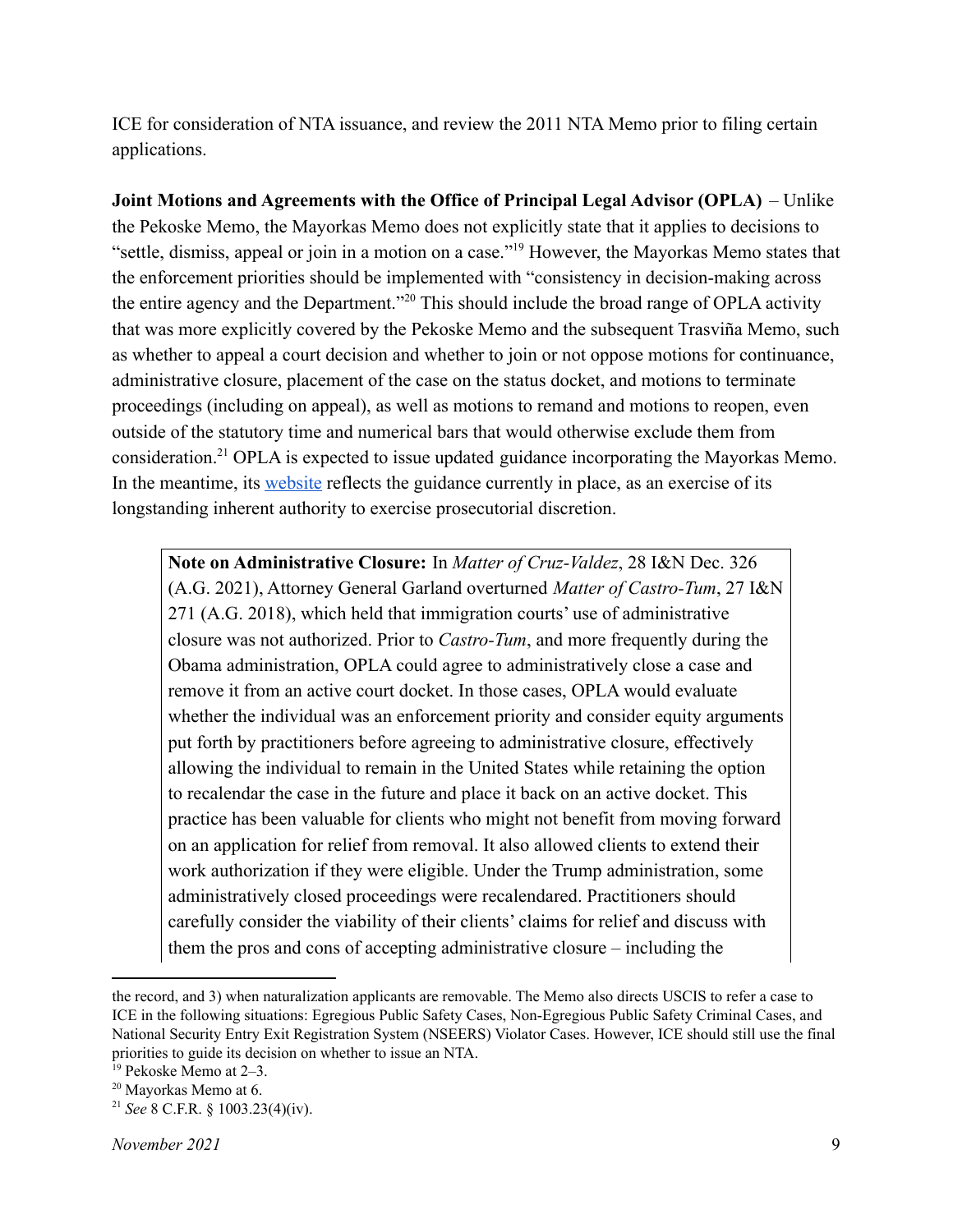possibility of recalendaring and further development of the law underlying their clients' claims for relief, both positive and negative.

Practitioners should point to the enforcement priorities and applicable OPLA and local guidance to advocate with OPLA to join in a particular motion. Where clients do not fall under the priorities, but there are arguments that justify reopening, practitioners should also file a request with OPLA seeking an agreement to reopen the proceedings. For strategies for filing a joint motion request to OPLA, see Section V below.

Practitioners with clients in removal proceedings who do not fall within the priorities may also request that OPLA join in a motion to dismiss or terminate proceedings and explain why the client's situation warrants the exercise of favorable discretion.<sup>22</sup> Although *Matter of S-O-G- & F-D-B-,* 27 I&N Dec. 462 (A.G. 2018) limited the circumstances in which an immigration judge may dismiss or terminate proceedings, immigration judges may still do so upon a joint motion from the parties. $23$ 

Note that while arguments regarding the enforcement priorities are appropriate for use in requests to OPLA, they are only binding on DHS, and not the immigration courts. Therefore, the enforcement priorities should not be relied on in motions to the court, or to supplant the statutory or regulatory basis for the motion. However, following the release of the interim priorities, EOIR instructed immigration judges to inquire if a respondent appearing before them is an enforcement priority and whether OPLA has considered exercising prosecutorial discretion.<sup>24</sup> Moreover, on November 22, 2021, David Neal, the Director of EOIR issued a memorandum to *Provide guidance to adjudicators on administrative closure in light of Matter of Cruz-Valdez, 28 I&N Dec. 326 (A.G. 2021)* ("Neal Memo") that reviews the use of administrative closure as a docket management tool since the 1980s and its restoration under *Matter of Cruz-Valdez*, and offers protocols for adjudicators to inquire as to whether administrative closure or some other use of prosecutorial discretion is warranted or desired in cases coming before them.<sup>25</sup>

The Neal Memo instructs adjudicators to focus resources on cases in which DHS considers the respondent to be an enforcement authority (under the Mayorkas Memo) and those in which the

<sup>&</sup>lt;sup>22</sup> See 8 C.F.R. § 239.2(c) (DHS may move to dismiss proceedings where its continuation is no longer in the best interest of the government.).

<sup>23</sup> *Matter of S-O-G- & F-D-B-* has been overturned by the Fourth Circuit. *Gonzalez v. Garland*, 16 F.4th 131 (4th Cir. 2021).

<sup>&</sup>lt;sup>24</sup> Jean King, *Effect of Department of Homeland Security Enforcement Priorities, June 11, 2021 (directing* immigration judges to "inquire, on the record . . . as to whether [cases] remain[] a removal priority for ICE and whether ICE intends to exercise some form of prosecutorial discretion."), <https://www.justice.gov/eoir/book/file/1403401/download>.

<sup>25</sup> David Neal, *Provide guidance to adjudicators on administrative closure in light of Matter of Cruz-Valdez, 28 I&N Dec. 326 (A.G. 2021)*, November 22, 2021, [https://www.justice.gov/eoir/book/file/1450351/download.](https://www.justice.gov/eoir/book/file/1450351/download)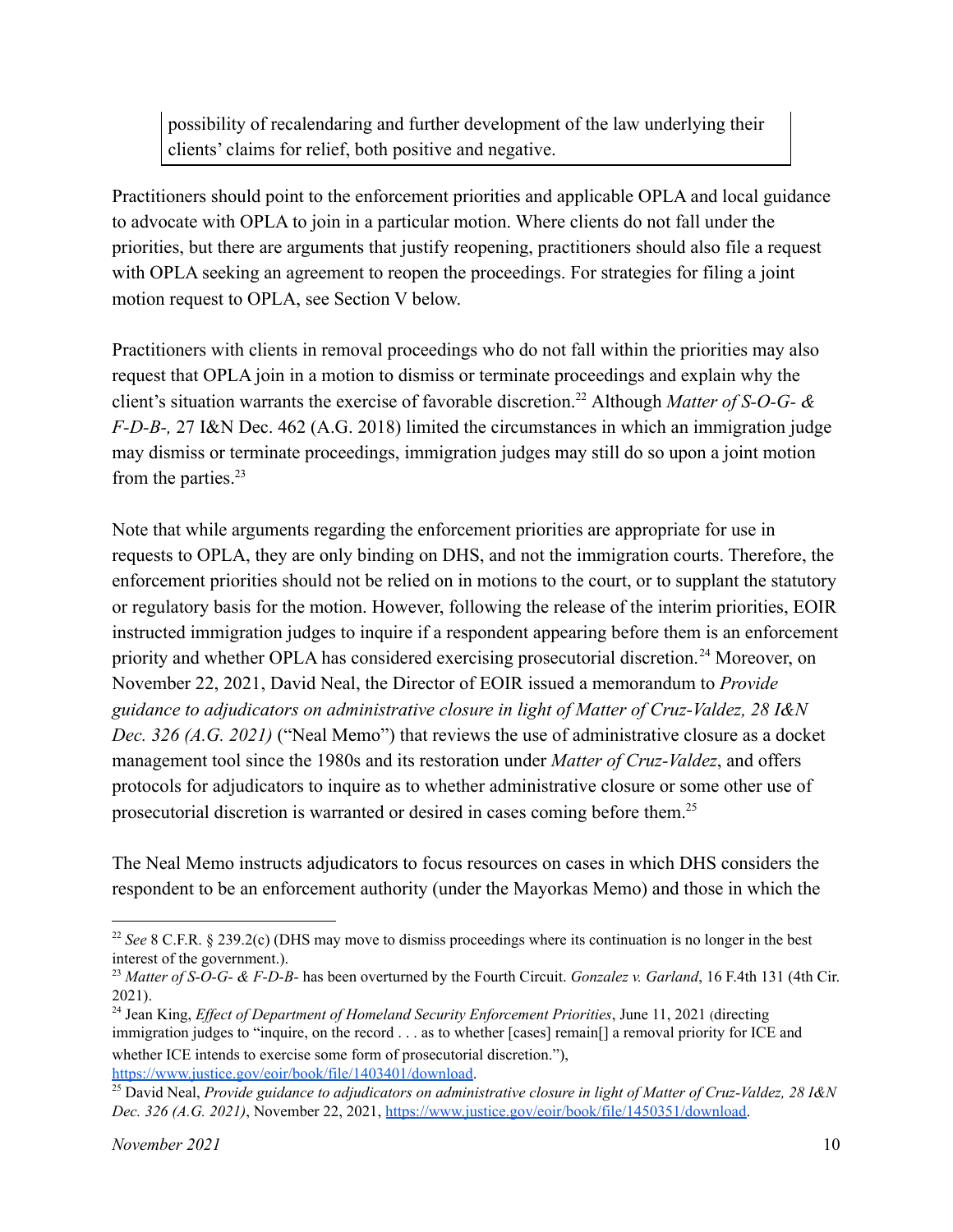respondent desires a full adjudication of their claims. The Memo instructs adjudicators to encourage resolution of administrative closure issues prior to the individual hearings and solicit the parties position on administrative closure or any other use of prosecutorial discretion well in advance of the individual hearing. Where the parties have not reported back to the court, the Memo urges adjudicators to inquire with DHS counsel on the record at the beginning of the hearing whether the respondent is an immigration enforcement priority, or if they intend to exercise some form of prosecutorial discretion in the case, including administrative closure. Finally with regard to administrative closure specifically, the new EOIR Memo notes that "[P]ending the promulgation of a regulation addressing administrative closure, immigration judges and the Board should apply the Board's case law 'except when a court of appeals has held otherwise,'... [and that] [f]or cases arising in the Sixth Circuit, adjudicators must determine to what extent administrative closure is permitted given that court's case law, and they must handle issues involving administrative closure accordingly."<sup>26</sup>

**Parole and Deferred Action -** Parole allows a noncitizen to remain in the United States for a temporary period when they are otherwise inadmissible or ineligible to remain. CBP may grant parole at a port of entry, or ICE may grant parole and release a detained person.

Deferred action is a discretionary determination to defer removal action against a noncitizen, and may be granted by USCIS or ICE. A person need not have a final removal order to receive deferred action. Formal notices of deferred action may be issued that allow a noncitizen to apply for work authorization under code  $(c)(14)$ , but deferred action may also be granted without a formal notice. In filing requests for deferred action, practitioners should point to the enforcement priorities, as well as other positive equities, mitigating factors, hardship and compelling circumstances, and humanitarian considerations. Practitioners should be creative in their strategies and attempt to present the most compelling argument for prosecutorial discretion. Practitioners filing a stay of removal request with ICE may also want to ask for deferred action.

Unlike the Pekoske and Johnson Memos, the Mayorkas Memo does not explicitly state that the enforcement priorities shall be applied to parole and deferred action determinations. But again, because the Mayorkas Memo applies "Department-wide" to "decisions for the apprehension and removal of noncitizens," practitioners should anticipate that these priorities may be applied to such determinations. Practitioners may also reference the additional discretion memos relating to worksite enforcement and the protection of victims and witnesses noted in Section II above, to strengthen their arguments that parole and deferred action are warranted in a particular case.

<sup>26</sup> *Id*. n. 4, citing *Hernandez-Serrano v. Barr*, 981 F.3d 459 (6th Cir. 2020) and *Garcia-DeLeon v. Garland*, 999 F.3d 986 (6th Cir. 2021) (holding that adjudicators have the limited authority to administratively close proceedings to allow respondents to apply with USCIS for provisional unlawful presence waivers.).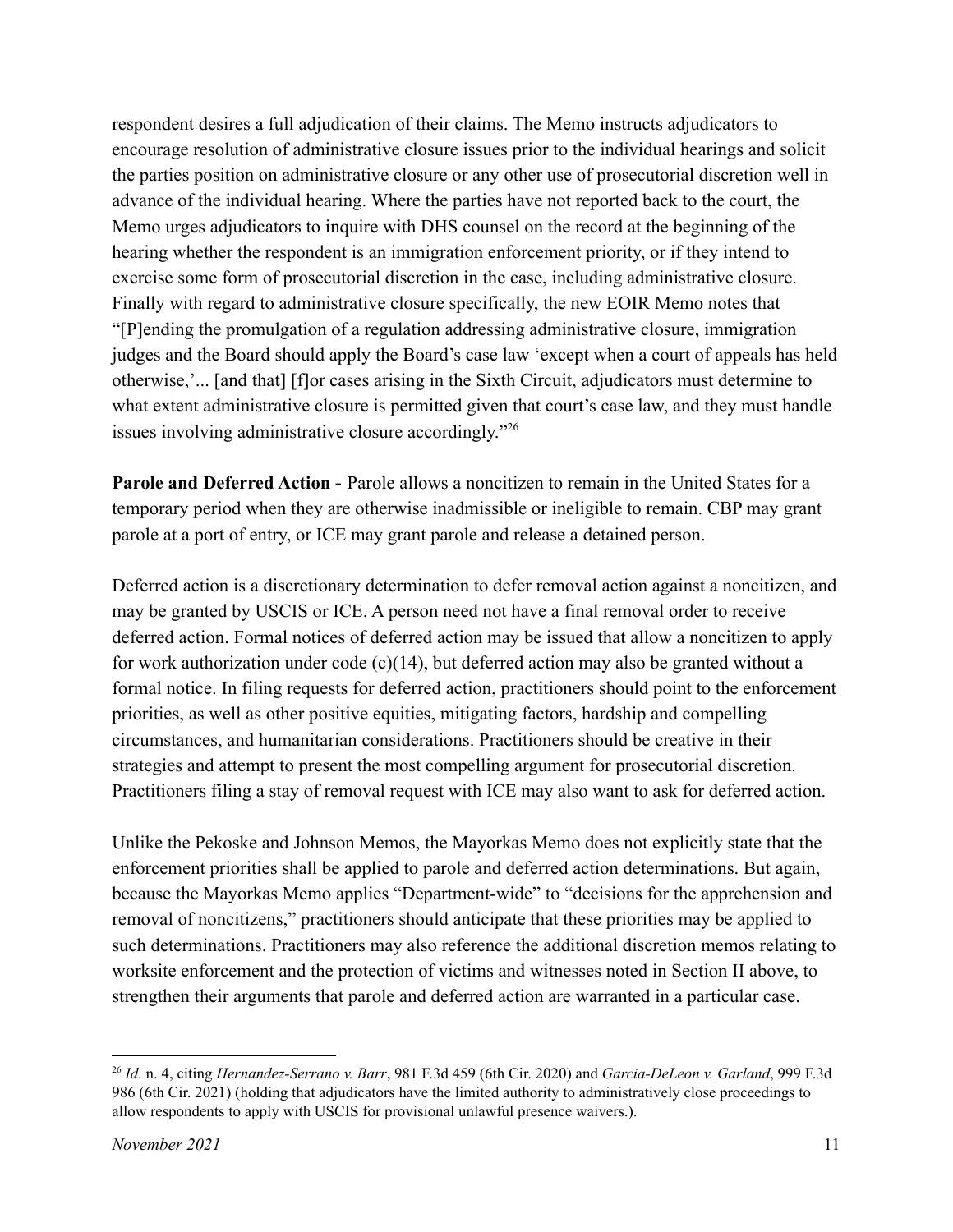**Stays of Removal -** Lastly, the Mayorkas Memo applies to the execution of removal orders, which can include decisions regarding whether to grant stays of removal.<sup>27</sup> Practitioners should request stays of removal for clients in immigration custody or under the supervision of ICE who are subject to final orders of removal, and zealously advocate for the exercise of positive discretion in light of the mitigating factors present and the "totality of the circumstances."

For clients with final orders of removal but who are not detained or under the supervision of ICE, practitioners should consider the risks in filing a stay of removal request, which could bring the individual to ICE's attention.

### **V. Advocacy Strategies Under the Priorities**

ICE's power to choose whom to deport and what enforcement actions to take (or not take) is known as prosecutorial discretion. The following section lays out the nuts and bolts of seeking prosecutorial discretion (at various stages of a case, detailed above). It also provides strategies for escalating a request following an initial denial, and for engaging in a public campaign if DHS continues to deny the request.

# **1. Requests for Prosecutorial Discretion ("PD")**

# *When to make a PD Request*

If a client is subject to any of the enforcement actions mentioned above, or a client is in removal proceedings, and they are not an enforcement priority under the new guidance or merit prosecutorial discretion for another compelling reason, practitioners should make a formal, written request for prosecutorial discretion as soon as possible, regardless of the stage of the case. Additionally, practitioners may alert ICE of their intention to do so prior to filing. The Mayorkas Memo states that DHS will create a "fair and equitable case review process to afford noncitizens and their representatives the opportunity to obtain expeditious review of the enforcement action taken."<sup>28</sup>

If a client is **not in removal proceedings**, practitioners will need to discuss with them the **risks** inherent in bringing themselves to ICE's attention. This risk will also depend in part on whether the client has any prior orders of removal, contacts with CBP, and/or applications pending with another agency. Any of these factors increases the client's risk of being placed in removal proceedings or being removed on a pre-existing order.

<sup>27</sup> *See* Mayorkas Memo at 2.

<sup>28</sup> Mayorkas Memo at 6.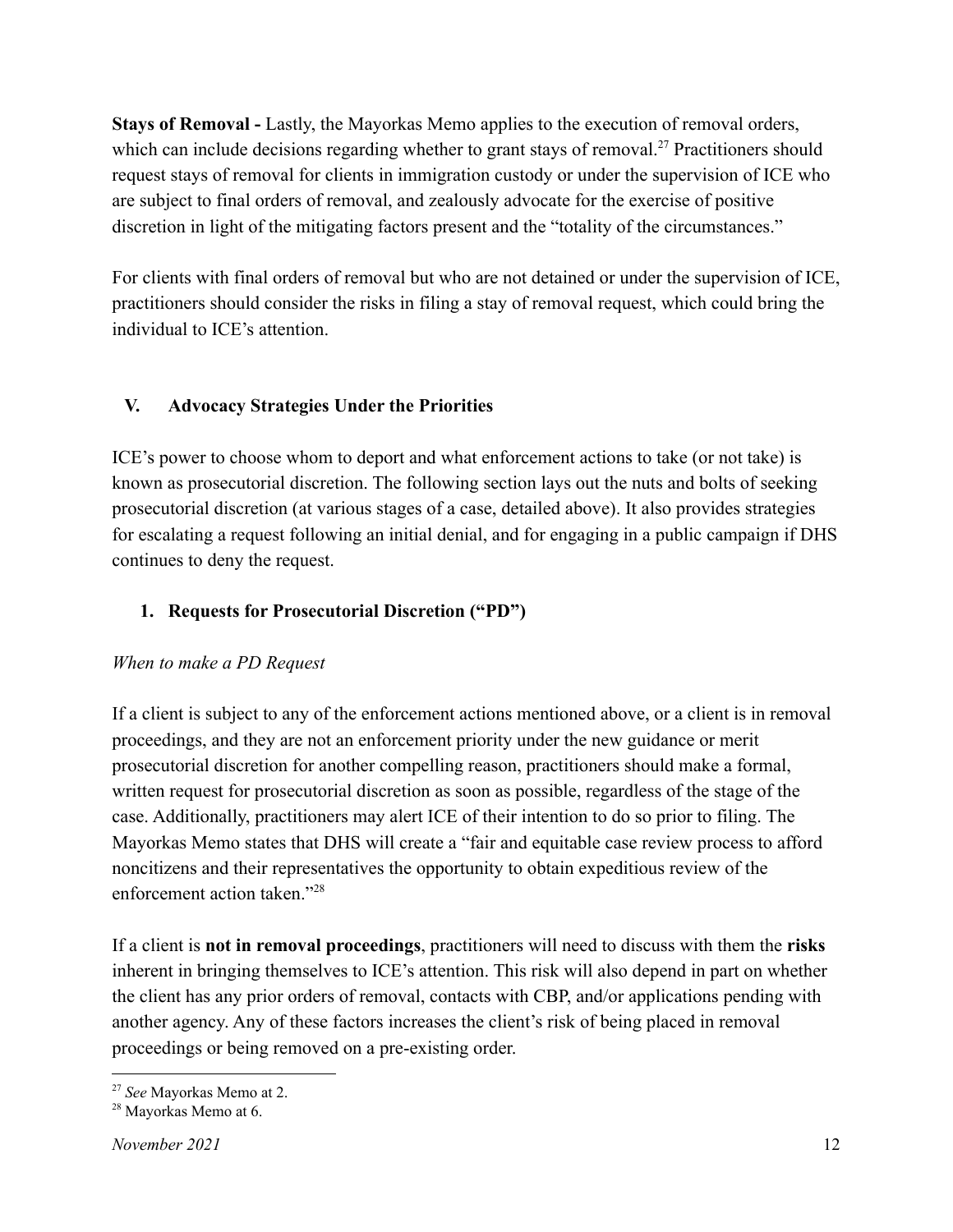#### *Anatomy of a PD Request*

Briefly, a written PD request should include:

- A detailed cover letter referencing the guidance and explaining why the client:
	- Does not fall into one of the priority categories, and
	- Merits a favorable exercise of discretion.
	- $\circ$  If a client has criminal convictions or a history of contacts with the criminal legal system, practitioners should include arguments that their client is not a threat to public safety using the factors discussed in the Mayorkas Memo, including the extensiveness, seriousness, and recency of the criminal activity, and mitigating factors, such as personal and family circumstances, age, health and medical factors, the impact of removal on family in the United States, evidence of rehabilitation, whether the client has potential immigration relief available, and whether the conviction was vacated or expunged.
- Exhibits providing evidence to support an argument for prosecutorial discretion. Evidence could include:
	- For clients with convictions or recent criminal system contacts, evidence of rehabilitation, such as completed probation, classes, treatment programs, Alcoholics Anonymous or Narcotics Anonymous attendance, mental health treatment, and community based social service supports;
	- Evidence documenting physical presence in the U.S. before November 1, 2020;
	- Birth certificates or certificates of naturalization for any U.S. citizen children, spouses, or parents;
	- $\circ$  Letters of support, especially from relatives with lawful status, community members, church leaders, employers, etc.;
		- Letters should be signed (not electronically) and either notarized or accompanied by a copy of the person's photo ID;
		- Letters can reference rehabilitation and treatment, community ties, and/or assistance to family members;
	- Letter of support from a Congressional representative;
	- $\circ$  Evidence of employment and payment of taxes (tax returns, pay stubs) it is important to never include evidence with a fake social security number or incorrectly-filed tax returns;
	- Other documentary evidence of community involvement, such as church or club membership and volunteer work;
	- $\circ$  In addition to, or in lieu of record evidence, a declaration from the client detailing rehabilitation (if applicable), participation in community, and employment.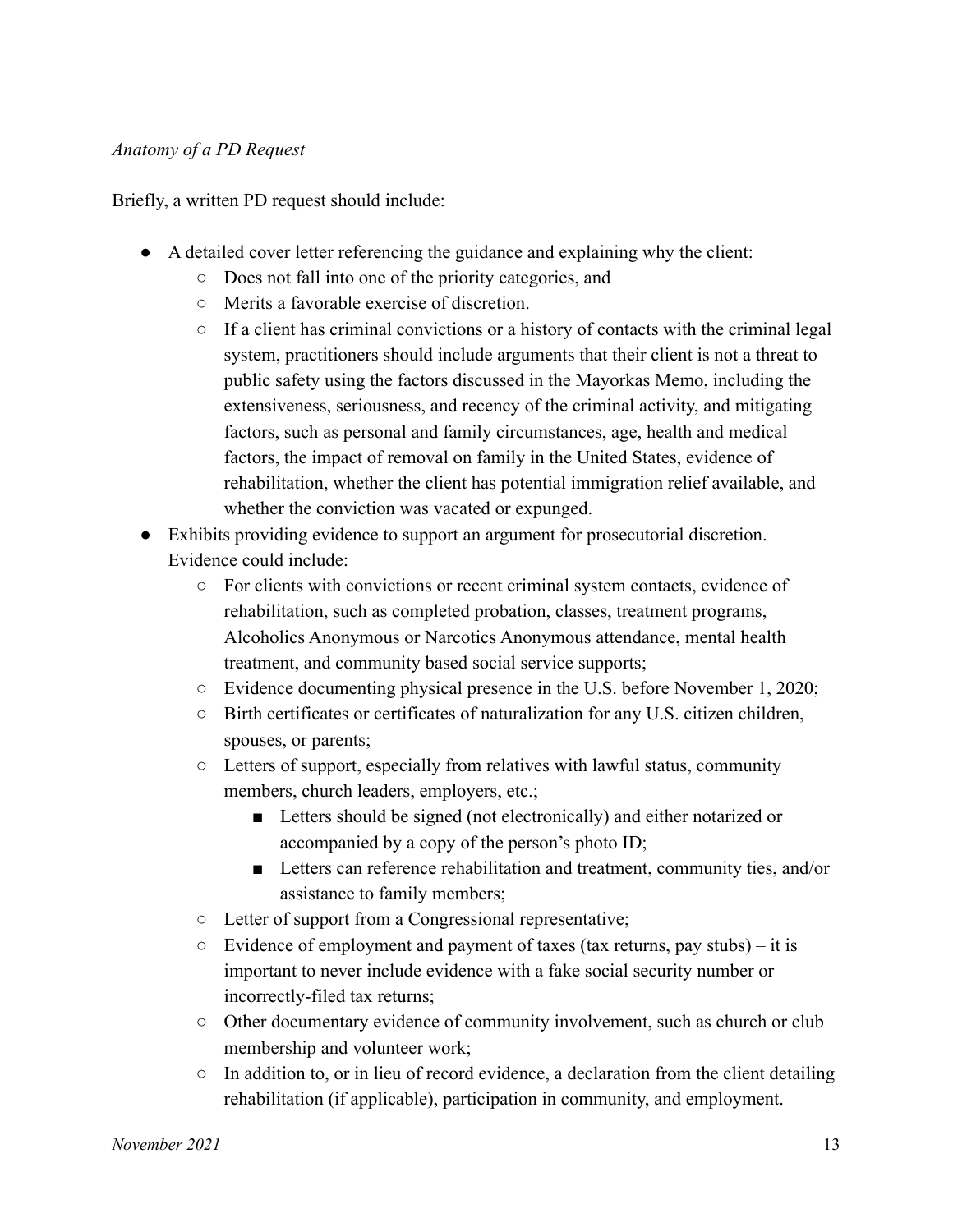The evidence should be paginated and organized with letter tabs, and the PD request should also include a Table of Contents, with clear descriptors of each item of evidence and reference to the tab and page numbers where the item can be found. Note also that the cover letter should feature the client's A-number clearly in the subject line and the first line of the body of the letter. Practitioners might also consider putting it in a header or footer alongside the page numbers. *Where to send the PD request*

To whom the PD request is addressed will depend on the goal being sought for the client and the stage of the case. In August 2021, the 25 main field locations of OPLA each released guidance which include detailed instructions for how to submit requests for prosecutorial discretion, including the required contents and format of submissions as well as where requests should be sent. Practitioners should consult guidance issued by the relevant OPLA office before preparing and submitting PD requests.<sup>29</sup>

Alternatively, many OPLA offices have an email address or e-portal for written submissions, and practitioners can send the PD request there. Finally, if neither of those options is available, there is usually an "duty attorney" email address with a different Assistant Chief Counsel (ACC) assigned to monitor it daily; practitioners can email that address to send the PD request and ask which ACC is assigned to the client's case. It is also a good practice to canvass practitioners in the jurisdiction where the request will be filed, and ask if there is a designated email for proposed joint motions to reopen or similar PD requests, or if they have other suggestions for how to present the request. Note that OPLA has not yet released specific guidance for its attorneys on how to apply the new enforcement priorities. Until OPLA issues new guidance, its current guidance issued by local OPLA offices may remain helpful.

If a client is in ICE custody, practitioners can send the PD request to their assigned deportation officer. If the client's deportation officer is unknown, or their contact information is unknown, practitioners should try contacting the ICE field office's general number to inquire. If the client is detained at a detention facility, practitioners can also call the detention facility's front desk and ask to be transferred to ICE. Sometimes those numbers are available on ICE's website. Practitioners can also send the request to the Assistant Field Office Director (AFOD) and explain that they wish for it to be forwarded to the appropriate person. Again, canvassing local practitioners, including the local AILA-ICE or AILA-EOIR liaisons, will often yield valuable information about whom to contact and how to present the request.

<sup>29</sup> *See* ICE, *[Prosecutorial](https://www.ice.gov/about-ice/opla/prosecutorial-discretion) Discretion and the ICE Of ice of the Principal Legal Advisor (OPLA)*, for contact information for OPLA local offices. Additionally, practitioners may consult a recent NIPNLG practice advisory *Comparing LOCAL OPLA Interim Guidance [Requirements](https://nipnlg.org/PDFs/practitioners/practice_advisories/gen/2021_11Aug_OPLA-comparison-chart.pdf) for Documenting Criminal Histories* (August 11, 2021), for further information.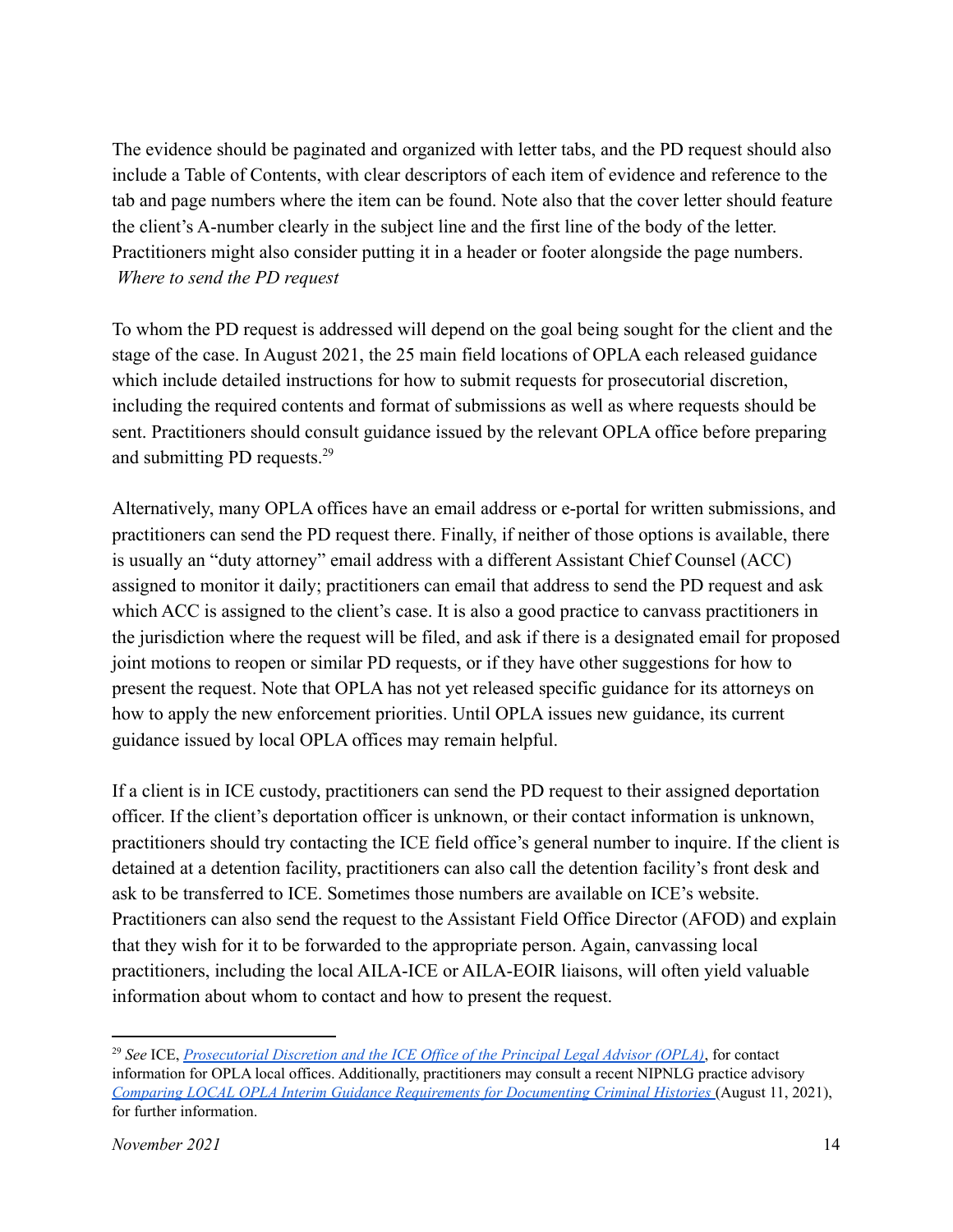### *Escalating a Request*

If the initial reviewing ICE officer or OPLA attorney denies a request, practitioners may seek review of the decision by a supervisor. In addition, ICE ERO has set up an ICE Case Review process for escalating a negative decision by the Field Office. Practitioners should note that escalating a negative decision to the field office supervisors does not replace use of the ICE Case Review, and does not need to be completed prior to escalating the request to the ICE Case Review and beyond.<sup>30</sup>

In order to utilize the ICE Case Review process, practitioners must first submit their request to the field office, and cases involving individuals detained in ICE custody or pending imminent removal will be prioritized. Practitioners should include Form G-28, the client's A-number, other identifying information, a telephone number, and a valid email in their requests.

As noted above, if practitioners suspect that ICE is taking action against a client in retaliation or in violation of their civil rights and liberties, it is especially important to raise this issue through the ICE Case Review to headquarters, and if necessary, to a Congressional representative.

For requests to OPLA, practitioners may elevate the request to Deputy Chief Counsel and Chief Counsel for that office. It is good practice, however, to consult the ACC assigned to the case about the request, if ongoing, and to use the designated email provided by the applicable field office for the request.

### **2. Public Campaigns & Congressional and Community Advocacy**

One of the most powerful tools that practitioners and advocates can use to help their clients obtain a favorable decision is to promote the case publicly by getting community members, organizations, congressional representatives, and/or media involved. Practitioners and advocates have successfully used this strategy to receive a favorable grant of prosecutorial discretion from DHS. In certain cases, taking a case public can make DHS aware that the community is invested in the client's case, thus increasing the pressure on ICE to make a favorable discretionary determination. The decision whether to go public with a case is highly individualized and depends on the specifics of each situation.

Before making a decision to move forward, practitioners should discuss public engagement strategies with their clients, and obtain their informed consent before proceeding. Clients and

<sup>&</sup>lt;sup>30</sup> See Contact ICE About an Immigration/Detention Case, <https://www.ice.gov/ICEcasereview> (last visited Nov. 15, 2021).